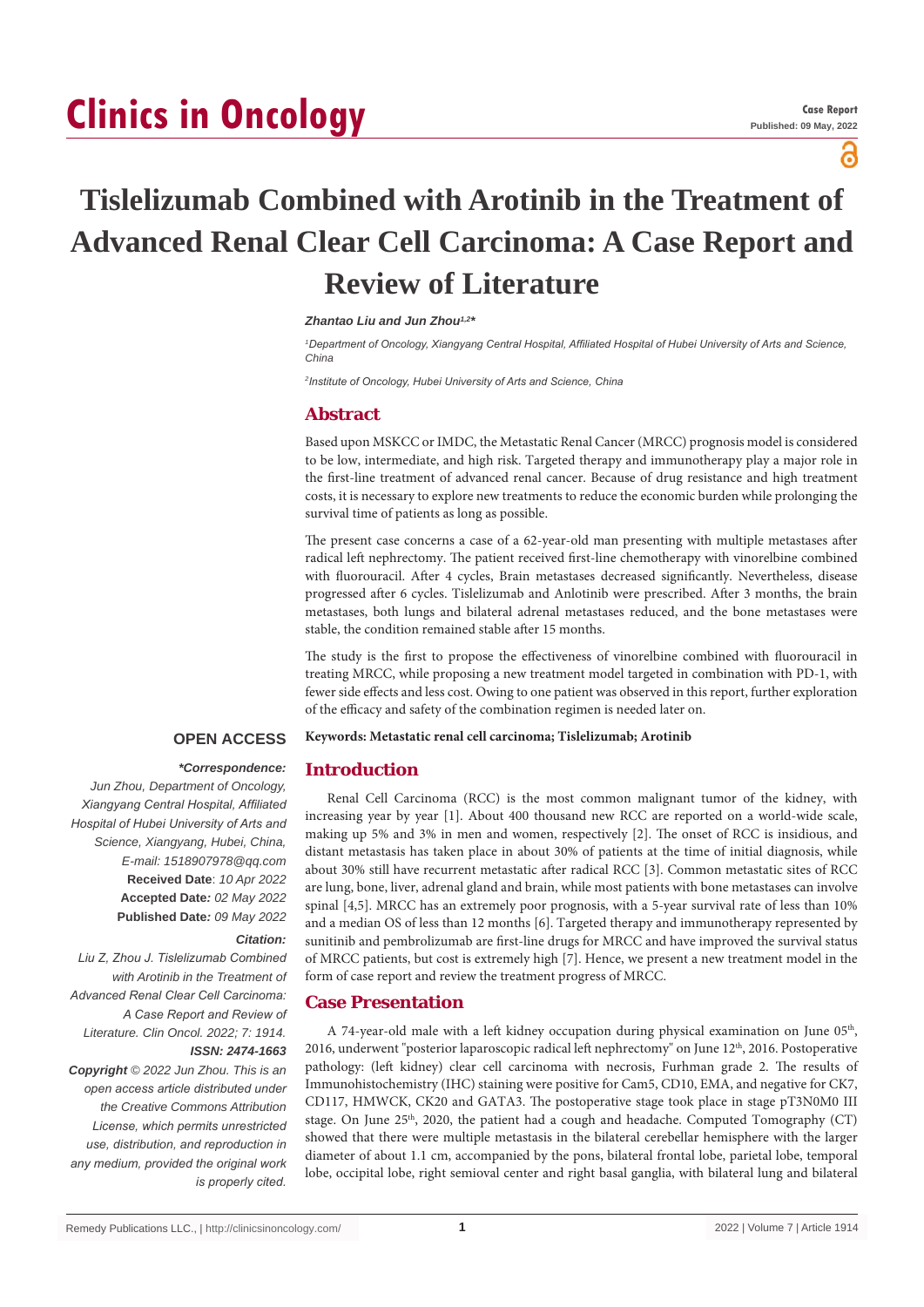

Figure 1: Size of tumor metastasis before treatment. P1 brain metastasis, P2 left lung metastasis; P3 left adrenal metastasis, P4 right adrenal metastasis, P5 thoracic 1 vertebral metastasis.



puncture was consistent with that of metastatic renal clear cell carcinoma. The lesion showed a large number of clear tumor cells with small nucleus rich cytoplasm and reticular fibrous vascular stroma around.

adrenal gland and thoracic 1 vertebral metastasis (Figure 1). Pathological examination results of the position-occupying puncture of the left lung: Metastatic Renal Clear Cell Carcinoma (CcRCC) (Figure 2). IMDC is score1, intermediate risk.

The patients was administered the first-line chemotherapy with Vinorelbine (45 mg day 1, day 8 intravenous drip, q3w) with fluorouracil (540 mg day 1-3 intravenous drip) from July 2020 to November 2020 for 6 cycles. Brain metastases decreased after 2 and 4 cycles, and efficacy was evaluated as stable (SD), However, the brain metastasis progressed after 6 cycles.

As second line therapy, Tislelizumab 200 mg Q3W and Anlotinib 12 mg/day were prescribed on January 14th, 2021. After 3 months, metastasis in the bilateral cerebellar hemisphere shrunk significantly and partially disappeared with the lager diameter 0.5 cm. Both lung and bilateral adrenal metastasis decreased, and thorough 1 metastasis was stable (Figure 3). The efficacy was evaluated after 6

|  | Table 1: Treatment detail of the MRCC patient. |  |  |  |
|--|------------------------------------------------|--|--|--|
|--|------------------------------------------------|--|--|--|

| Sex                               | Male                             |
|-----------------------------------|----------------------------------|
| Age                               | 62                               |
| Smoking history                   | <b>No</b>                        |
| family history                    | N <sub>o</sub>                   |
| Surgery                           | Radical nephrectomy              |
| Adjuvant Chemoradiotherapy        | <b>No</b>                        |
| recurrence and metastasis time    | 6/25/2020                        |
| Chemotherapy for advanced stage   | Navelbine+5-FU (six cycles, q3w) |
| Regimen after disease progression | Tislelizumab+arotinib            |
| Disease progression               | <b>No</b>                        |
| <b>Efficacy evaluation</b>        | stable disease                   |
| Last follow-up time               | 3/15/2022                        |

months to maintain SD. The adverse reactions during the treatment were swollen and painful gums, diarrhea, which improved after symptomatic treatment. Until March 15<sup>th</sup>, 2022, the patient had obtained a 15-months Progress-Free Survival (PFS). The treatment process of the patient is shown in Table 1.

#### **Discussion**

RCC accounts for 80% to 90% of adult renal malignancy and is highly heterogeneous [8,9]. The most frequent RCC is CcRCC, accounting for about 75% [10]. The characteristic molecular biological alterations in CcRCC show abnormal expression of VHL genes and expression of vascular endothelial growth factor caused by HIF regulated gene transcription [11,12]. The recurrence pattern of CcRCC is mainly distant metastasis with poor sensitivity to chemoradiotherapy, and antiangiogenic agents represented by sunitinib; parazopani and capotinib are the first-line drugs for advanced CcRCC. The results of large clinical studies including IMmotion151, JAVELIN Renal 101 and Keynote 426 showed the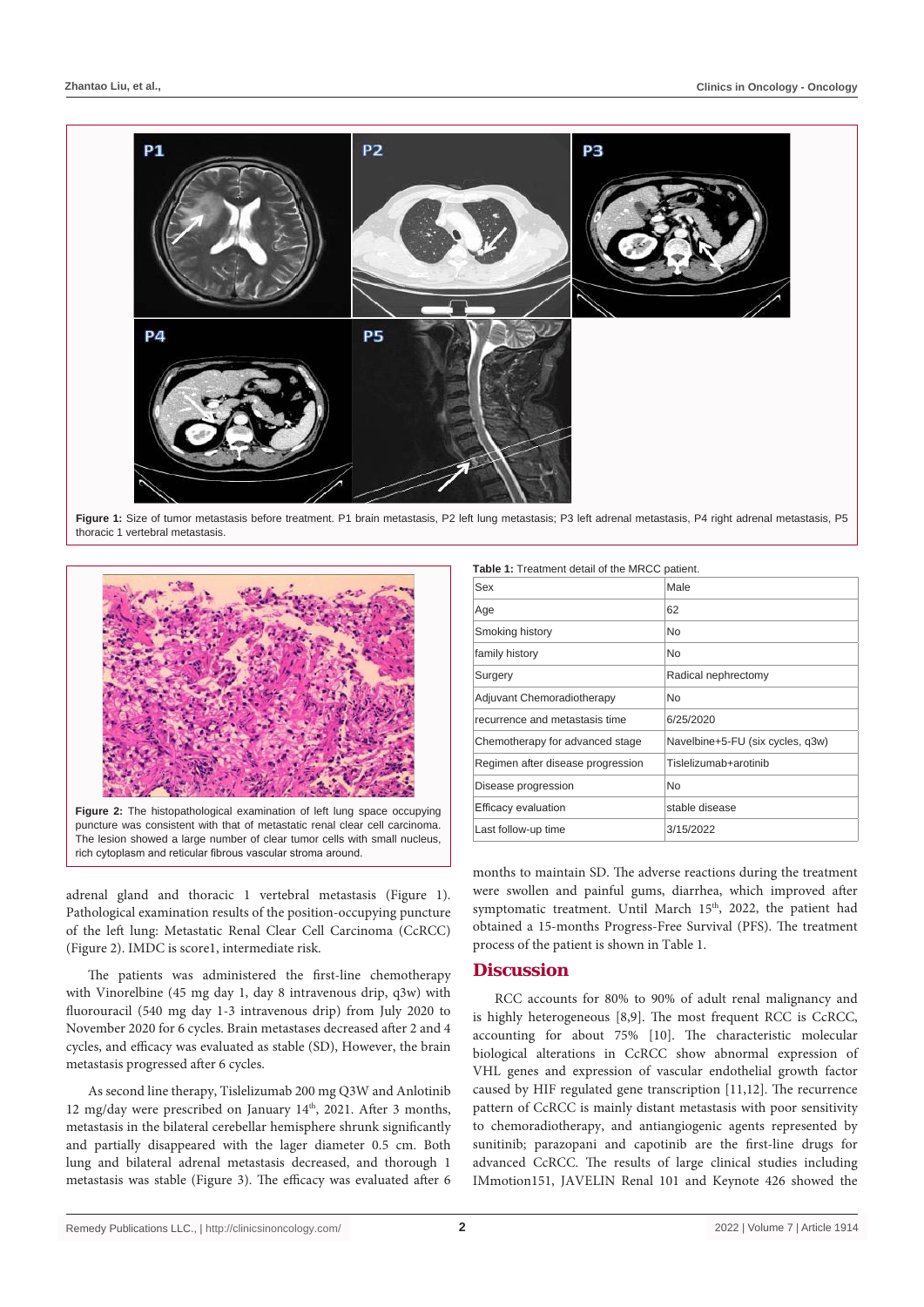

**Figure 3:** After 3 months of Tislelizumab combined with arotinib treatment, disease decreased and remained stable persistently. A1 brain metastasis, A2 left lung metastasis; A3 left adrenal metastasis, A4 right adrenal metastasis, A5 thoracic 1 vertebral metastasis.

| <b>NCT number</b> | <b>Number Enrolled</b> |              | <b>Interventions</b>                                       | <b>State</b>               |
|-------------------|------------------------|--------------|------------------------------------------------------------|----------------------------|
| NCT05244798       | 360                    | <b>ESCC</b>  | Tislelizumab+Chemotherapy/Tislelizumab+Chemoratiotherapy   | Not yet<br>recruiting      |
| NCT05211232       | 450                    | <b>NPC</b>   | Tislelizumab+Chemotherapy/placebo+Chemotherapy             | Not yet<br>recruiting      |
| NCT03594747       | 360                    | <b>NSCLC</b> | Tislelizumab+Chemotherapy/Chemotherapy                     | Active, not<br>recruiting  |
| NCT04921358       | 420                    | <b>NSCLC</b> | Tislelizumab+Sitravatinib/Chemotherapy                     | Recruiting                 |
| NCT04799314       | 132                    | <b>DLBCL</b> | Tislelizumab/No intervention                               | Not yet<br>recruiting      |
| NCT04486391       | 123                    | <b>CHL</b>   | Tislelizumab/Chemotherapy                                  | Recruiting                 |
| NCT04789434       | 94                     | <b>DLBCL</b> | Tislelizumab/No intervention                               | Recruiting                 |
| NCT03663205       | 334                    | <b>NSCLC</b> | Tislelizumab/Chemotherapy                                  | Active, not<br>recruiting  |
| NCT04746924       | 605                    | <b>NSCLC</b> | Tislelizumab/Pembrolizumab                                 | Recruiting                 |
| NCT03745222       | 840                    | <b>NSCLC</b> | Tislelizumab+cCRT/placebo+cCRT                             | Terminated                 |
| NCT03924986       | 256                    | R/MNPC       | Tislelizumab+Chemotherapy/Chemotherapy                     | Active, not<br>recruiting  |
| NCT04866017       | 900                    | <b>NSCLC</b> | Tislelizumab+ociperlimab/Durvalumab/Chemotherapy           | Recruiting                 |
| NCT03967977       | 420                    | UC           | Tislelizumab+Chemotherapy/Chemotherapy                     | Recruiting                 |
| NCT04005716       | 457                    | <b>SCLC</b>  | tislelizumab+etoposide+platinum/Placebo+etoposide+platinum | Active, not<br>recruiting  |
| NCT04379635       | 450                    | <b>NSCLC</b> | Tislelizumab+Chemotherapy/placebo+Chemotherapy             | Recruiting                 |
| NCT03783442       | 649                    | <b>ESCC</b>  | Tislelizumab+Chemotherapy/placebo+Chemotherapy             | Active, not<br>recruiting  |
| NCT03777657       | 997                    | GA/GEJA      | Tislelizumab+Chemotherapy/placebo+Chemotherapy             | Active, not<br>recruiting  |
| NCT03430843       | 513                    | <b>ESCC</b>  | Tislelizumab/Chemotherapy                                  | Active, not<br>recruiting  |
| NCT03957590       | 370                    | <b>ESCC</b>  | Tislelizumab+Chemoratiotherapy/placebo+Chemoratiotherapy   | Active, not<br>recruiting  |
| NCT03412773       | 674                    | <b>HCC</b>   | Tislelizumab/Sorafenib                                     | Active, not<br>recruiting  |
| NCT04164199       | 300                    | AM           | Tislelizumab/Pamiparib                                     | Enrolling by<br>invitation |
| NCT05152147       | 714                    | GN/GEJA/EA   | Trastuzumab/Zanidatamab                                    | Recruiting                 |
| NCT05245474       | 111                    | LARC         | Tislelizumab+Chemoratiotherapy/Chemoratiotherapy           | Not yet<br>recruiting      |
| NCT04973306       | 176                    | <b>ESCC</b>  | Tislelizumab+Chemoratiotherapy/placebo+Chemoratiotherapy   | Not yet<br>recruiting      |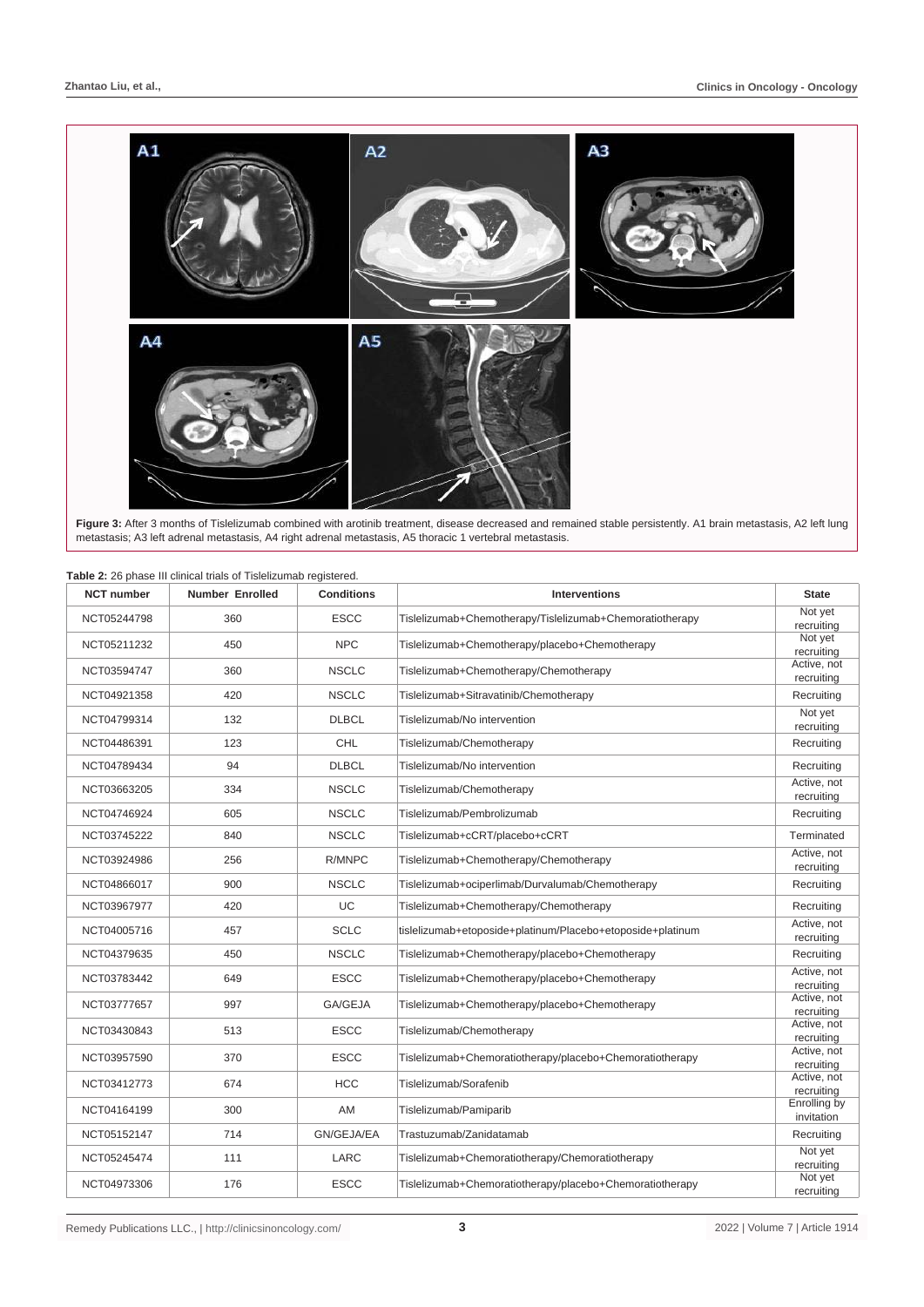| NCT04170283 | 500 | <b>BCM</b> | Zanubrutinib+Tislelizumab/Zanubrutinib | Enrolling by<br>invitation |
|-------------|-----|------------|----------------------------------------|----------------------------|
| NCT03358875 | 805 | NSCLC      | Tislelizumab/Chemotherapy              | Active, not<br>recruitina  |

**Note:** ESCC: Esophageal Squamous Cell Carcinoma; NPC: Nasopharyngeal Carcinoma; NSCLC: Non-Small Cell Lung Cancer; DBCL: Diffuse large B-Cell Lymphoma; CHL: Classical Hodgkin Lymphoma; R/MNPC: Recurrent or Metastatic Nasopharyngeal Cancer; UC: Urothelial Carcinoma; SCLC: Small Cell Lung Cancer; GA/ GEJA: Gastric, or Gastroesophageal Junction Adenocarcinoma; HCC: Hepatocellular Carcinoma; AM: Advanced Malignancies; GN/GEJA/EA: Gastric Neoplasms, Gastroesophageal Adenocarcinoma, Esophageal Adenocarcinoma; LARC: Locally Advanced Rectal Cancer; BCM: B-Cell Malignancies

effectiveness and safety of immune combined antivascular therapy in advanced CcRCC, and rewritten the diagnosis and treatment guidelines of advanced CcRCC [13-15].

Arotinib is an oral pan tyrosine kinase inhibitor, which can effectively inhibit tumor angiogenesis, tumor cell growth and induce tumor cell apoptosis. It has the characteristics of high efficiency, low toxicity and multi-target [16-18]. Zhang C et al. [19] found that anlotinib significantly inhibited the proliferation, clonal formation and migration ability of ACHN cells in the CcRCC cell lines, providing the rationale for the application of anlotinib in CcRCC. The Zhou et al. [20] found a significant increase in PFS in the secondline treatment of renal cancer compared with sorafenib and axitinib. Professor Ma Jianhui team of MRCC II clinical research results show that compared with sunitinib, anlotinib has non-inferiority, side effects. Yong found that arotinib was better tolerated than sunitinib and pazopanib, providing evidence-based medical evidence for the use of arotinib in the first-line and second-line treatment of MRCC [21,22].

Tislelizumab is a humanized IgG4 anti-PD-1 antibody independently developed by China. It avoids antibody-dependent cell-mediated phagocytosis. Compared with similar antibodies, it has an advantage of high affinity and minimal off-target effect [23-25]. Tislelizumab dissociates from PD-1 slowly and acts longer compared to Nivolumab and Pembrolizumab [26]. As of March 24<sup>th</sup>, 2022, a total of 180 registered clinical trials of tirelizumab were conducted in multiple countries and regions worldwide, with a total planned recruitment of more than 20 thousand patients, and 26 in phase III clinical trials (Table 2) [27]. The RATIONALE 001 study preliminarily showed the safety and efficacy of Tislelizumab in MRCC [28].

Targeted therapy combined with ICIs therapy is the first-line medium for CcRCC patients with IMDC medium and high risk, but drugs such as sunitinib, capotinib, pembrolizumab and avelumab are expensive and the medication use population is limited. Wu et al. [29] found that axitinib combined with Tislelizumab had a Disease Control Rate (DCR) of 80% and an Objective Response Rate (ORR) in patients with MRCC who failed first-line targeted therapy [29]. There is a case report showed the safety and efficacy of apatinib combined with Tislelizumab in the posterior line therapy of MRCC [30].

Advanced CcRCC with brain and lung metastases has an extremely poor prognosis. This case of advanced CcRCC patients with systemic metastases, large tumor load and poor economic conditions, cannot afford sunitinib, pembrolizumab.

After 2 cycles of vinorelbine combined with fluorouracil treatment, clinical symptoms improved. The lesions were significantly reduced after 4 cycles. Although the disease progressed after 6 cycles, it still showed the effectiveness of the chemotherapy regimen. The second-line of treatment of Tislelizumab combined with arotinib had brought great survival benefits to patients. 15 months of PFS has been obtained to date.

## **Conclusion**

In this study, Tislelizumab combined with anlotinib inpatient with advanced CcRCC has achieved phased success, demonstrating the feasibility of this new treatment model. We envisage what it will present when chemotherapy Combined antiangiogenic drugs and immunotherapy are administered to the CcRCC patients as the firstline treatment method. Due to the limitation of clinical data, we will further explore the safety and effectiveness of this treatment model.

#### **References**

- 1. [Vitale MG, Cartenì G. Recent developments in second and third line](https://pubmed.ncbi.nlm.nih.gov/26999490/)  [therapy of metastatic renal cell carcinoma. Expert Rev Anticancer Ther.](https://pubmed.ncbi.nlm.nih.gov/26999490/)  [2016;16\(5\):469-71.](https://pubmed.ncbi.nlm.nih.gov/26999490/)
- 2. [Siegel RL, Miller KD, Jemal A. Cancer statistics, 2019. CA Cancer J Clin.](https://pubmed.ncbi.nlm.nih.gov/30620402/)  [2019;69\(1\):7-34.](https://pubmed.ncbi.nlm.nih.gov/30620402/)
- 3. [Ljungberg B, Campbell SC, Choi HY, Jacqmin D, Lee JE, Weikert S, et](https://pubmed.ncbi.nlm.nih.gov/30243799/)  [al. The epidemiology of renal cell carcinoma. Eur Urol. 2011;60\(4\):615-21.](https://pubmed.ncbi.nlm.nih.gov/30243799/)
- 4. [Motzer RJ, Bander NH, Nanus DM. Renal-cell carcinoma. N Engl J Med.](https://pubmed.ncbi.nlm.nih.gov/8778606/)  [1996;335\(12\):865-75.](https://pubmed.ncbi.nlm.nih.gov/8778606/)
- 5. [Rose PS, Buchowski JM. Metastatic disease in the thoracic and lumbar spine:](https://pubmed.ncbi.nlm.nih.gov/21205766/)  [Evaluation and management. J Am Acad Orthop Surg. 2011;19\(1\):37-48.](https://pubmed.ncbi.nlm.nih.gov/21205766/)
- 6. [Singer EA, Gupta GN, Srinivasan R. Targeted therapeutic strategies for the](https://pubmed.ncbi.nlm.nih.gov/22343386/)  [management of renal cell carcinoma. Curr Opin Oncol. 2012;24\(3\):284-90.](https://pubmed.ncbi.nlm.nih.gov/22343386/)
- 7. [Barata PC, Ornstein MC, Garcia JA. The evolving treatment landscape](https://pubmed.ncbi.nlm.nih.gov/28725539/)  [of advanced renal cell carcinoma in patients progressing after VEGF](https://pubmed.ncbi.nlm.nih.gov/28725539/)  [inhibition. J Kidney Cancer VHL. 2017;4\(2\):10-18.](https://pubmed.ncbi.nlm.nih.gov/28725539/)
- 8. [Tian Y, Hong M, Jing S, Liu X, Wang H, Wang X, et al. Clinical and](https://pubmed.ncbi.nlm.nih.gov/28154828/)  [prognostic effect of plasma fibrinogen in renal cell carcinoma: A meta](https://pubmed.ncbi.nlm.nih.gov/28154828/)[analysis. Biomed Res Int. 2017;2017:9591506.](https://pubmed.ncbi.nlm.nih.gov/28154828/)
- 9. [Kumar A, Arora N, Pandove PK, Anand G, Arora B. Pulsatile clavicular](https://www.ncbi.nlm.nih.gov/pmc/articles/PMC5296501/)  [swelling as the sole presentation of asymptomatic renal cell carcinoma](https://www.ncbi.nlm.nih.gov/pmc/articles/PMC5296501/)  [with an isolated metastasis to the clavicle: A case report. J Clin Diagn Res.](https://www.ncbi.nlm.nih.gov/pmc/articles/PMC5296501/)  [2016;10\(12\):PD07-8.](https://www.ncbi.nlm.nih.gov/pmc/articles/PMC5296501/)
- 10. [Deleuze A, Saout J, Dugay F, Peyronnet B, Mathieu R, Verhoest G, et al.](https://pubmed.ncbi.nlm.nih.gov/32260578/)  [Immunotherapy in renal cell carcinoma: The future is now. Int J Mol Sci.](https://pubmed.ncbi.nlm.nih.gov/32260578/)  [2020;21\(7\):2532.](https://pubmed.ncbi.nlm.nih.gov/32260578/)
- 11. [Gossage L, Eisen T, Maher ER. VHL, the story of a tumour suppressor](https://pubmed.ncbi.nlm.nih.gov/25533676/)  [gene. Nat Rev Cancer. 2015;15\(1\):55-64.](https://pubmed.ncbi.nlm.nih.gov/25533676/)
- 12. [Cancer Genome Atlas Research Network; Linehan WM, Spellman PT,](https://pubmed.ncbi.nlm.nih.gov/26536169/)  [Ricketts CJ, Creighton CJ, Fei SS, Davis C, et al. Comprehensive molecular](https://pubmed.ncbi.nlm.nih.gov/26536169/)  [characterization of papillary renal-cell carcinoma. N Engl J Med.](https://pubmed.ncbi.nlm.nih.gov/26536169/)  [2016;374\(2\):135-45.](https://pubmed.ncbi.nlm.nih.gov/26536169/)
- 13. [Rini BI, Motzer RJ, Powles T, McDermott DF, Escudier B, Donskov F,](https://pubmed.ncbi.nlm.nih.gov/32654802/)  [et al. Atezolizumab plus bevacizumab versus sunitinib for patients with](https://pubmed.ncbi.nlm.nih.gov/32654802/)  [untreated metastatic renal cell carcinoma and sarcomatoid features: A](https://pubmed.ncbi.nlm.nih.gov/32654802/)  [prespecified subgroup analysis of the IMmotion151 clinical trial. Eur Urol.](https://pubmed.ncbi.nlm.nih.gov/32654802/)  [2021;79\(5\):659-62.](https://pubmed.ncbi.nlm.nih.gov/32654802/)
- 14. [Choueiri TK, Motzer RJ, Rini BI, Haanen J, Campbell MT, Venugopal B,](https://pubmed.ncbi.nlm.nih.gov/32339648/)  [et al. Updated efficacy results from the JAVELIN Renal 101 trial: First-line](https://pubmed.ncbi.nlm.nih.gov/32339648/)  [avelumab plus axitinib versus sunitinib in patients with advanced renal cell](https://pubmed.ncbi.nlm.nih.gov/32339648/)  [carcinoma. Ann Oncol. 2020;31\(8\):1030-9.](https://pubmed.ncbi.nlm.nih.gov/32339648/)